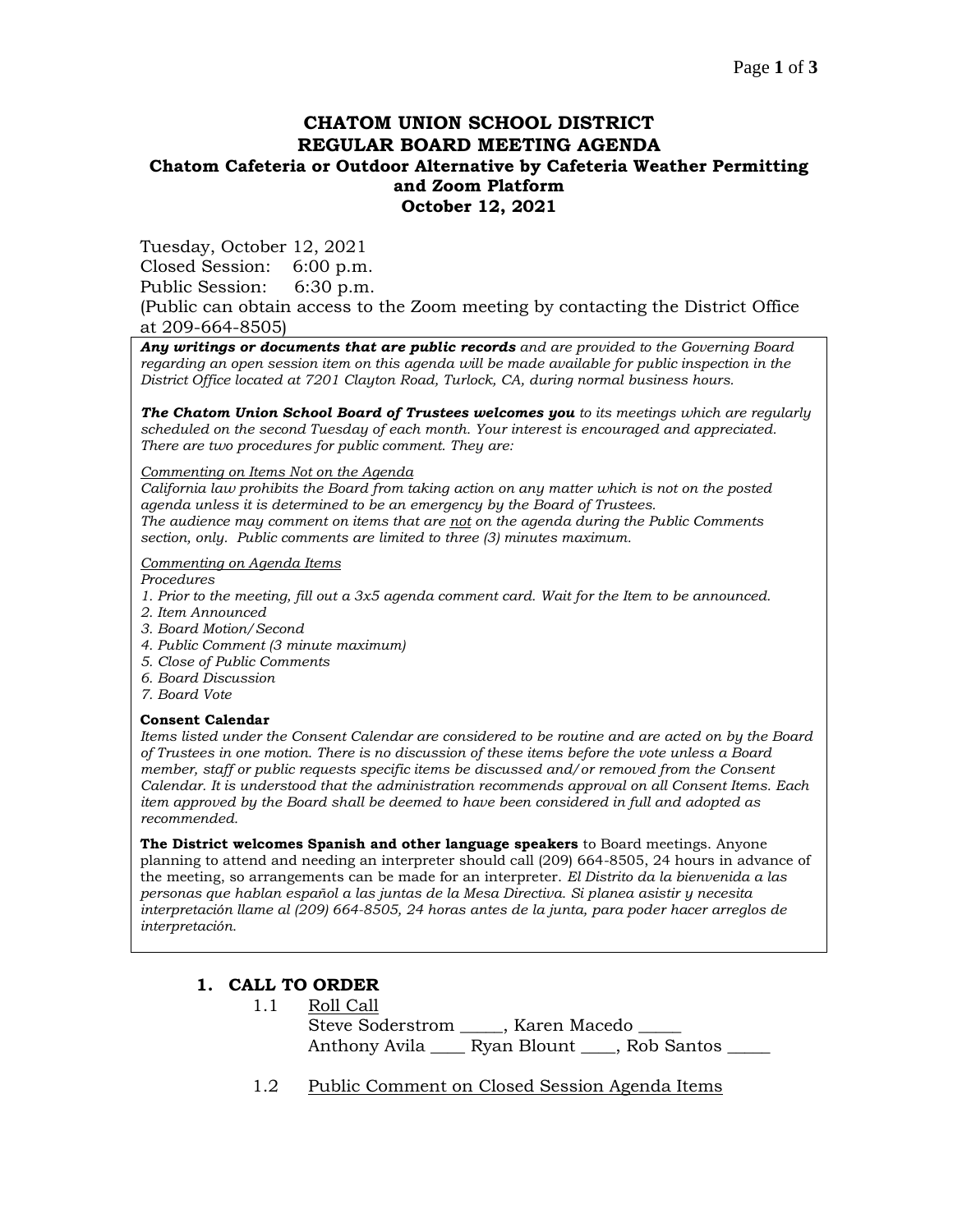## 1.3 Adjourn to Closed Session

# **2. CLOSED SESSION**

*Disclosure of Items Discussed in Closed Session (Gov. Code 54947.7)*

- 2.1 Public Employee Appointment
	- (Gov. Code 54957 and 54954.5 (e)
		- 2.1.1 Boys Soccer Coach
		- 2.1.2 Girls Basketball Assistant Coach
		- 2.1.3 Home Hospital Teacher
		- 2.1.4 G.A.T.E. Coordinator
		- 2.1.5 Family Literacy Coordinator
- 2.2 Public Employees Discipline/Dismissal/Release/Non- reelection/Leaves of Absence/Resignation/Retirements And Resolution Regarding Reduction or Discontinuance of Source (Gov. Code 44949 (e) and Gov. Code 44955)
- 2.3 Negotiations
- 2.4 Adjournment Back to Public Session

## **3. OPEN SESSION: CALL TO ORDER**

- 3.1 Roll Call Steve Soderstrom \_\_\_\_\_, Karen Macedo \_ Anthony Avila \_\_\_\_ Ryan Blount \_\_\_\_, Rob Santos \_\_\_\_\_
- 3.2 Flag Salute
- 3.3 Report from Closed Session
- 3.4 Approval of Agenda

## **4. CONSENT CALENDAR**

- 4.1 Board Minutes
- 4.2 Fiscal Services Warrants/Payroll
- 4.3 Declaration of Obsolete Items
- 4.4 Collection of Developer Fees (if any)

## **5. PUBLIC COMMENT/RECOGNITION/COMMUNICATION**

## **6. INFORMATION**

- 6.1 Calendar of Events
- 6.2 Board Financial Summary Report